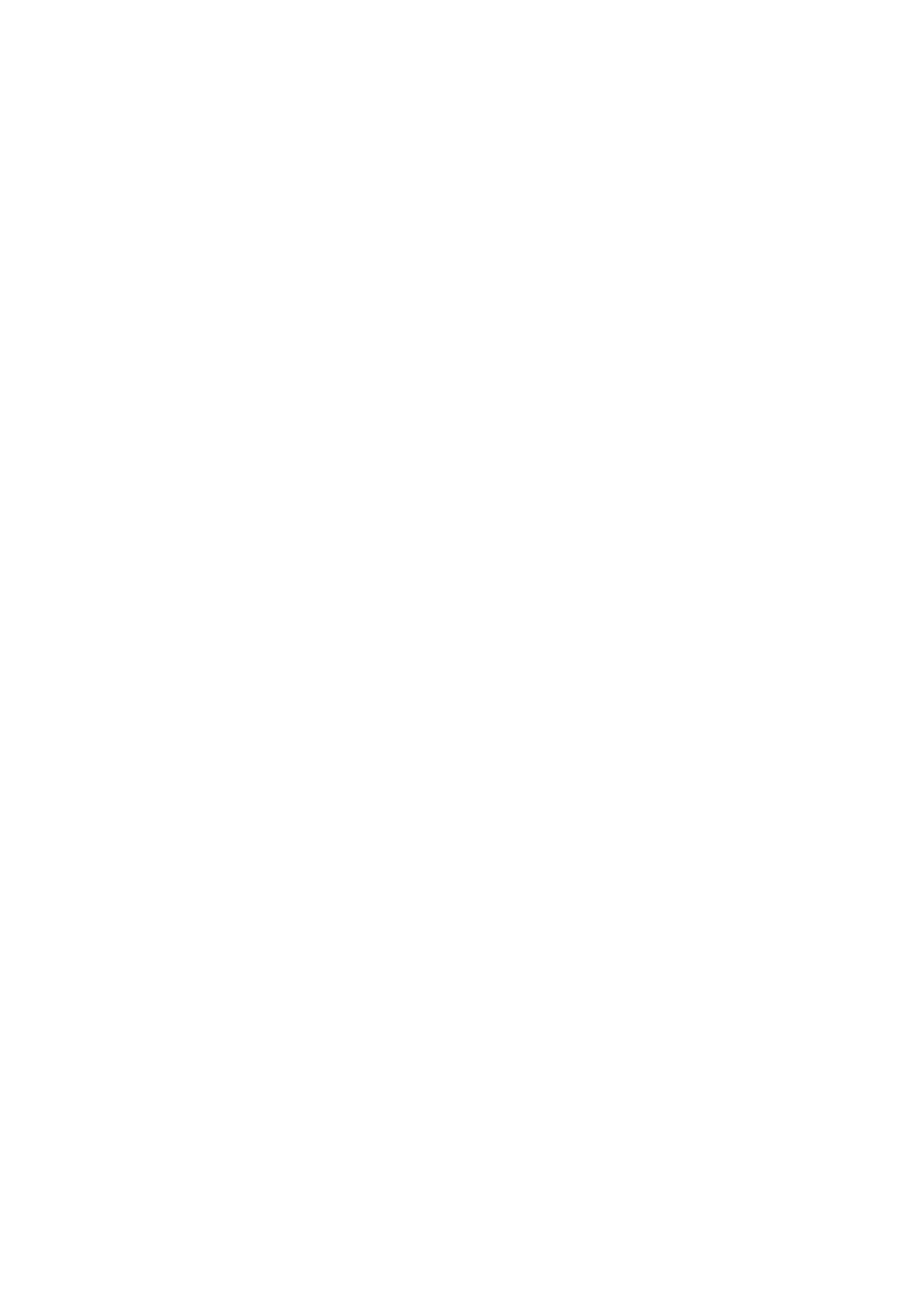## **Contents**

| 1. | Background                                     | $\mathcal{P}$   |
|----|------------------------------------------------|-----------------|
| 2. | Introduction                                   | 3               |
| 3. | Principles to guide Connection Charging Policy | $\overline{4}$  |
| 4. | Current charging arrangements and benchmarks   | 5.              |
| 5. | IW's proposed charging arrangements            | 12 <sub>1</sub> |
| 6. | <b>Next Steps</b>                              | 18              |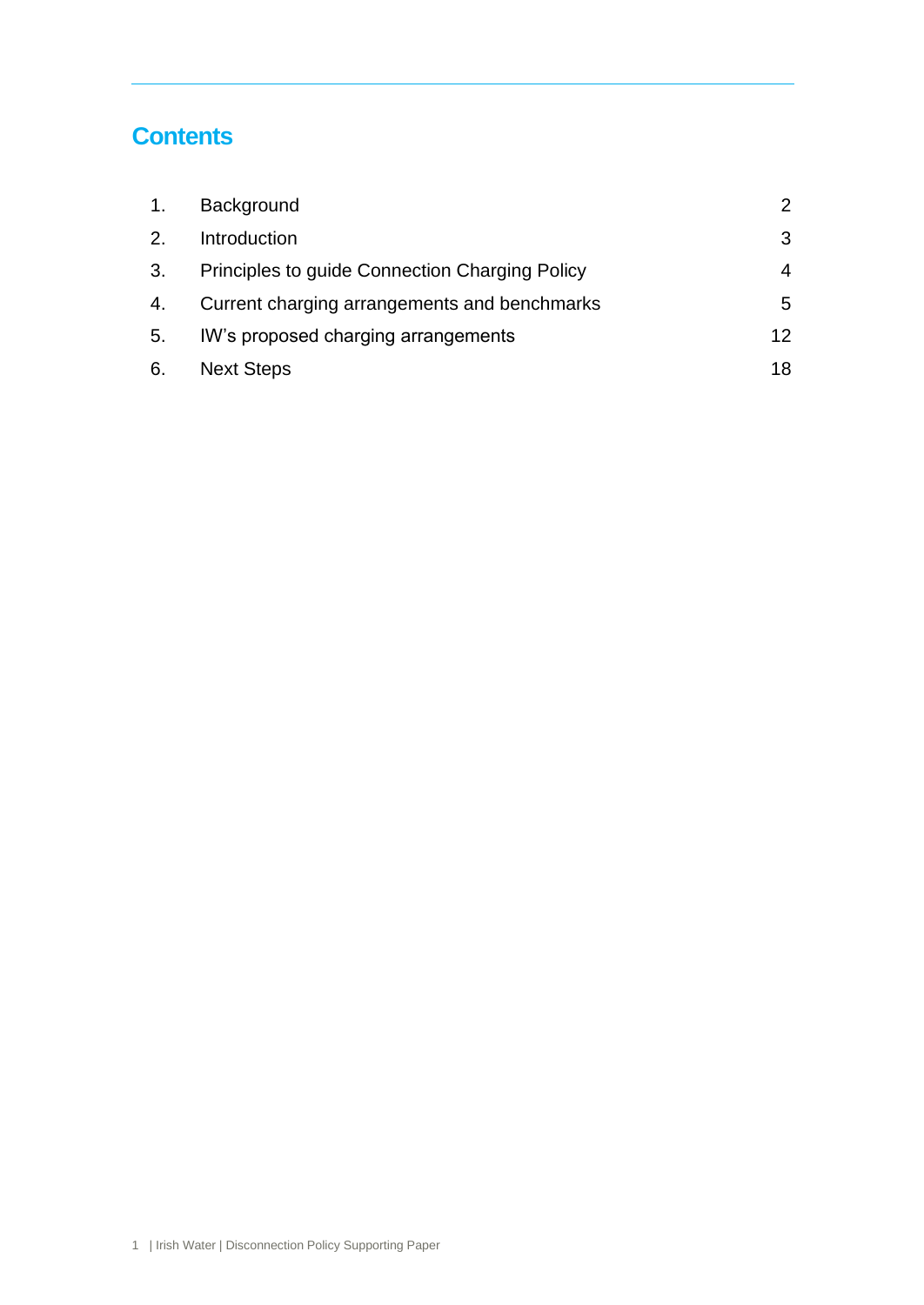## <span id="page-3-0"></span>**1. Background**

As part of its decision on the Connection Charging Policy, the Commission for Regulation of Utilities (CRU) requested that Irish Water (IW) submit its proposed enduring disconnection policy for domestic and non-domestic customers.

IW has submitted proposals setting out its policy for dealing with disconnections from IW's network (the Network). The Disconnection policy has the following objectives:

- i. explain the circumstances in which IW may carry out disconnection.
- ii. set out how IW will provide disconnection and reconnection services for our customers; and
- iii. explain the circumstances in which a customer may be charged for disconnection and/or reconnection.

The water charges plan provides that Disconnection and Reconnection charges are retained on the same basis as charged by the Local Authorities (LAs) on  $31<sup>st</sup>$ December 2013. The basis for these charges was the latest LA County Managers Orders<sup>1</sup> containing charges for water services and custom and practice developed by the relevant LA. The Managers Orders are the source of all the current Disconnection and Reconnection charges included in this paper.

The intention of this accompanying document is to propose, and provide context for, a suite of standardised Disconnection and Reconnection charges and arrangements to support the Disconnection policy.

The CRU will review IW's Disconnection policy (including Disconnection and Reconnection charges and arrangements) proposals and will consult publicly on them before reaching final decisions on Disconnection policy issues. The water charges plan will then be updated to reflect the CRU decisions.

<sup>1</sup> The County Manager performs 'Executive Functions', in accordance with the policy framework established by the LAs elected members. The Manager carried out these functions by means of 'Managers Orders' – written, signed and dated orders setting out decisions made. These functions include charges for water services prior to 1<sup>st</sup> January 2014.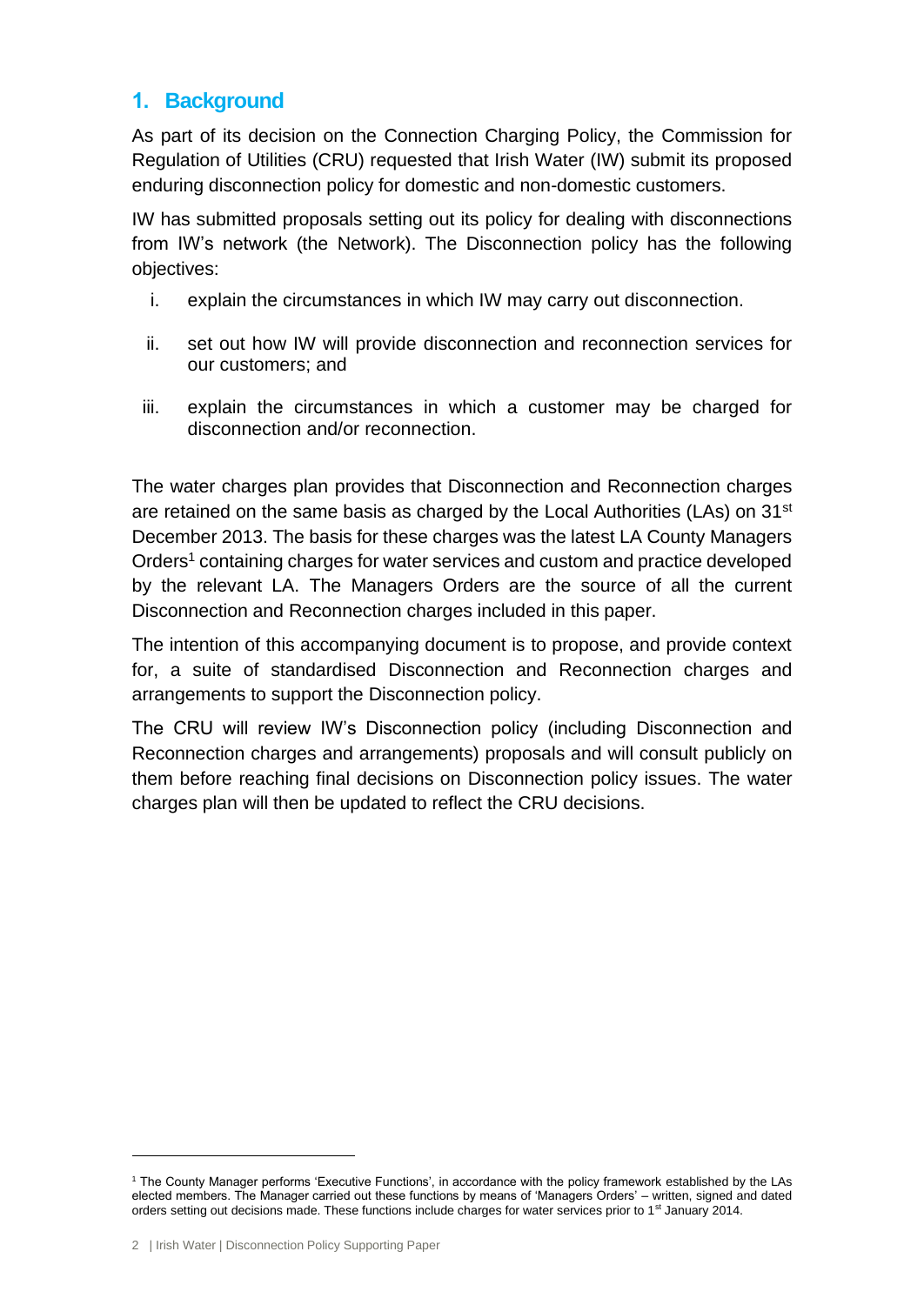## <span id="page-4-0"></span>**2. Introduction**

The purpose of this paper is to:

- 1) summarise current disconnection and reconnection charges and arrangements; and
- 2) propose enduring, standardised charges and arrangements for customers disconnecting and reconnecting to the Network;

Section 3 describes the principles provided by the CRU to guide the development of the Connection Charging Policy. IW has applied these principles to the development of the proposed charges and arrangements.

Section 4 summarises the charges and arrangements currently in place for disconnection and reconnection services. This section also summarises the approach taken across a range of Irish and UK benchmarks.

Section 5 considers and proposes charging arrangements which will recover costs appropriately from customers disconnecting from and reconnecting to the Network.

Section 6 considers next steps.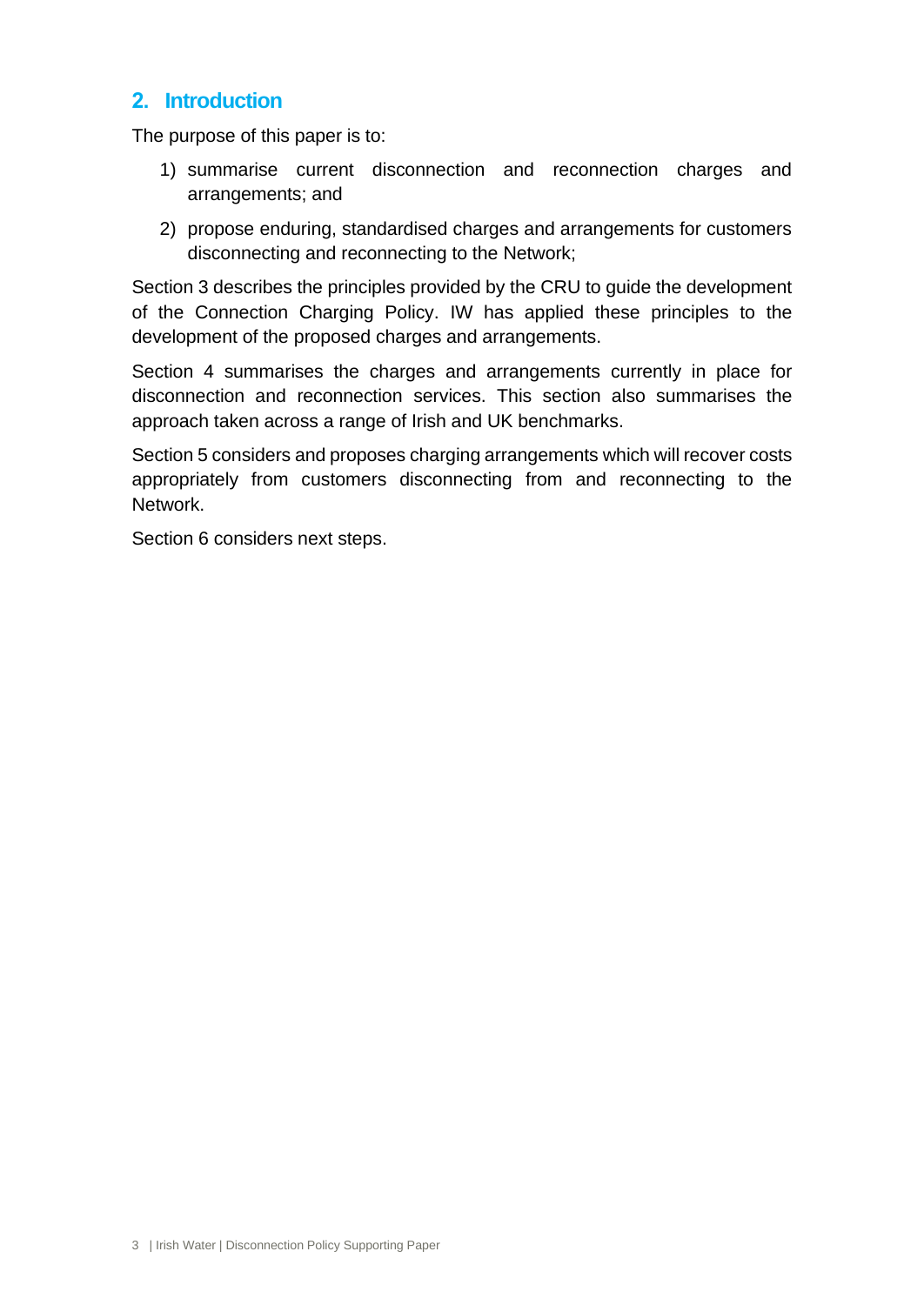## <span id="page-5-0"></span>**3. Principles to guide Connection Charging Policy**

In January 2016 the CRU set out the principles to guide IW in the development of the Connection Charging Policy. IW has applied these principles to the development of the proposed charges and arrangements.

- 1. **Cost reflectivity:** Charges should be reflective of the costs associated with providing a connection service to a developer<sup>2</sup>.
- 2. **Efficient use of assets:** The policy should promote efficient use of existing assets and minimise the risk of stranding assets.
- 3. **Equity and non-discrimination:** Charges should be equitable and not unduly discriminate between customers.
- 4. **Stability:** Charges should be designed to ensure charge level volatility is kept to a minimum.
- 5. **Simplicity:** Connection charges and the charging policy should be clear, transparent and easy to understand.
- 6. **Cost recovery:** The policy should ensure that the utility can recover the efficiently incurred costs in providing new connections.

The CRU did not set out a priority for any principle but it did acknowledge that 'at times conflict and trade-offs can exist between charging principles and it may be necessary for IW to strike an appropriate balance between the different principle objectives as necessary'.

In developing its proposals, IW has sought to strike this balance by evaluating each option against the charging principles set out by the CRU in a "Harvey Ball" style<sup>3</sup> graphic. The extent to which each Harvey Ball is shaded reflects the extent to which we consider that an option meets each principle. No shading means that an option does not meet a principle, partial shading means an option partially meets a charging principle and full shading means an option fully meets a charging principle.

<sup>&</sup>lt;sup>2</sup> The term 'developer' refers to any party (domestic or non-domestic) wishing to connect to the public water and/or wastewater network.

<sup>&</sup>lt;sup>3</sup> Harvey Balls are a useful tool for summarising [qualitative](https://en.wikipedia.org/wiki/Qualitative_data) information. We use them in a comparison table (see figure 1) to indicate the degree to which current or proposed charging arrangements meets a particular charging principle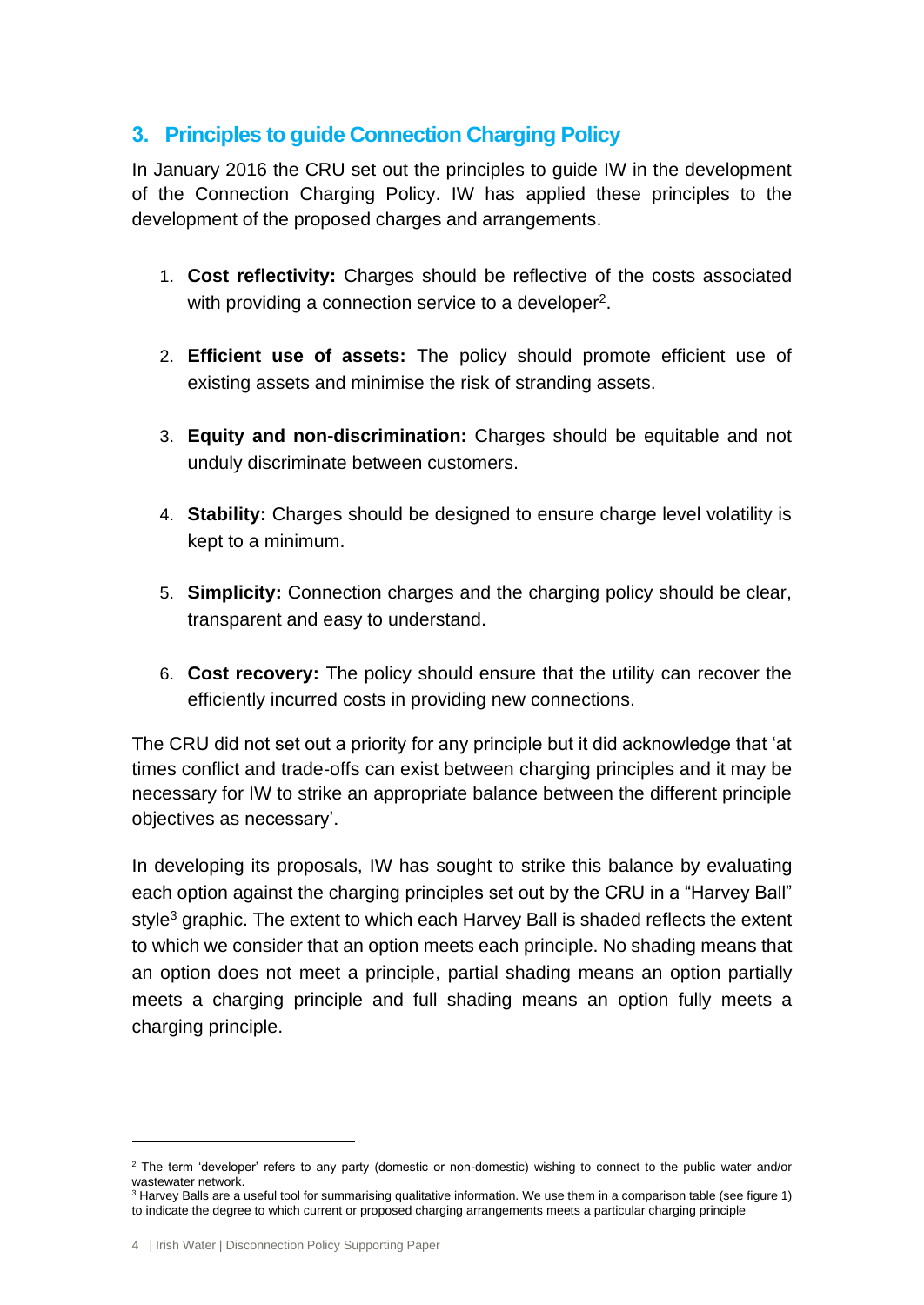## <span id="page-6-0"></span>**4. Current charging arrangements and benchmarks**

Upon review of the current charges (as applied in each LA area) and other utilities, it was found that disconnection / reconnection charges and arrangements are quite varied and the methodologies of billing and customer collection systems are not consistent.

Section 4.1 summarises current arrangements and section 4.2 summarises a cross section of UK and Irish benchmarks.

#### **4.1 Current arrangements**

Prior to 1<sup>st</sup> January 2014, water services were provided by the LAs independently of each other. The current charging arrangements reflect this position. There are 34 different sets of charging arrangements; one for each LA that levied charges prior to 1st January 2014. This section provides a high-level overview of the current disconnection and reconnection charging arrangements in place for IW's customers and section 5 (figure 2) details each price point currently applied compared to IW's proposed price points.

As illustrated in table 1 and associated explanatory notes below, charges and arrangements for disconnection and reconnection services provided in the Managers Orders vary across LA areas. There is a significant difference between the minimum and maximum charges.

| <b>Metric</b> | €      |
|---------------|--------|
| Min           | €100   |
| Median        | €609   |
| Max           | €1,300 |

#### **Table 1 Summary of current disconnection and reconnection charges**

Explanatory notes:

- 29 LA areas apply reconnection charges but no disconnection charges.
- One LA area applies a disconnection charge and a reconnection charge.
- Two LA areas apply disconnection charges but no reconnection charges.
- Two LA area applies no charge i.e. neither a disconnection nor reconnection charge and are excluded from the min, medium and max calculation.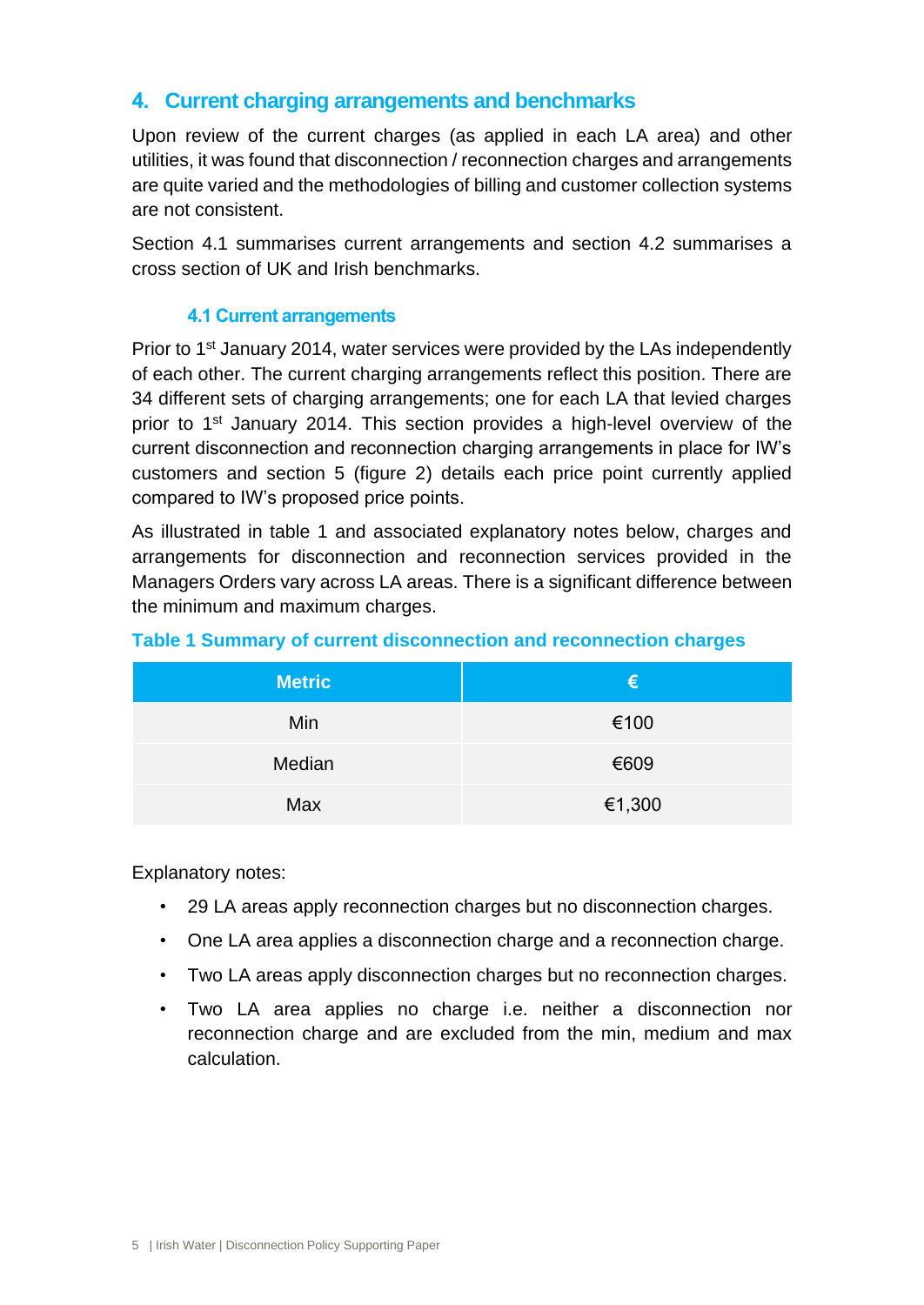#### **4.2 UK and Irish benchmarks**

#### **4.2.1 UK Utilities**

In the UK, there is generally no charge for a permanent disconnections but any future request to reinstate a connection to the network following permanent disconnection is usually regarded as a request for a new connection and charged accordingly. IW's proposals to not charge for permanent disconnection and to treat any request for reconnection to, following permanent disconnection from, the Network as a new connection<sup>4</sup> aligns well with the UK approach<sup>5</sup>. UK utilities usually charge higher rates for out-of hours than in-hours work carried out. Most UK utilities quote charges for non-standard works (typically defined as those requiring pipework) based on reasonable costs incurred.

While UK water utilities are consistent in only applying standard<sup>6</sup> charges for works associated with temporary disconnection and/or reconnection, there is an inconsistency regarding the application of these charges.

- Some UK utilities apply temporary disconnection and reconnection standard charges;
	- o Some UK utilities include a charge for site surveys in the standard charge, for example a first site visit to understand if it is practicable to carry out a temporary disconnection or reconnection. These are built into the charges in table 2 where applicable.
- Some apply different charges depending on whether the disconnection is at a customer's request or for non-payment/denying access to a meter.
- Some apply a single charge to cover the cost of both disconnection and reconnection at the time of reconnection;
- Some do not quote charges for any element (temporary disconnection and reconnection); rather all such services are carried out at reasonable cost.

The range  $(\epsilon)$  of disconnection and reconnection charges among UK utilities are also quite varied.

<sup>4</sup> Where a Customer has previously availed of a permanent disconnection; any request for re-connection to the Network will be treated as a request for a new Connection (see section 7d).

<sup>&</sup>lt;sup>5</sup> For example, Thames Water and Welsh Water also provide that the customer must apply for a new connection. <sup>6</sup> Standard charges are designed to cover the typical cost of carrying out standard works. Standard works for disconnection are often defined as not requiring pipe work alteration or resources over and above technician attendance.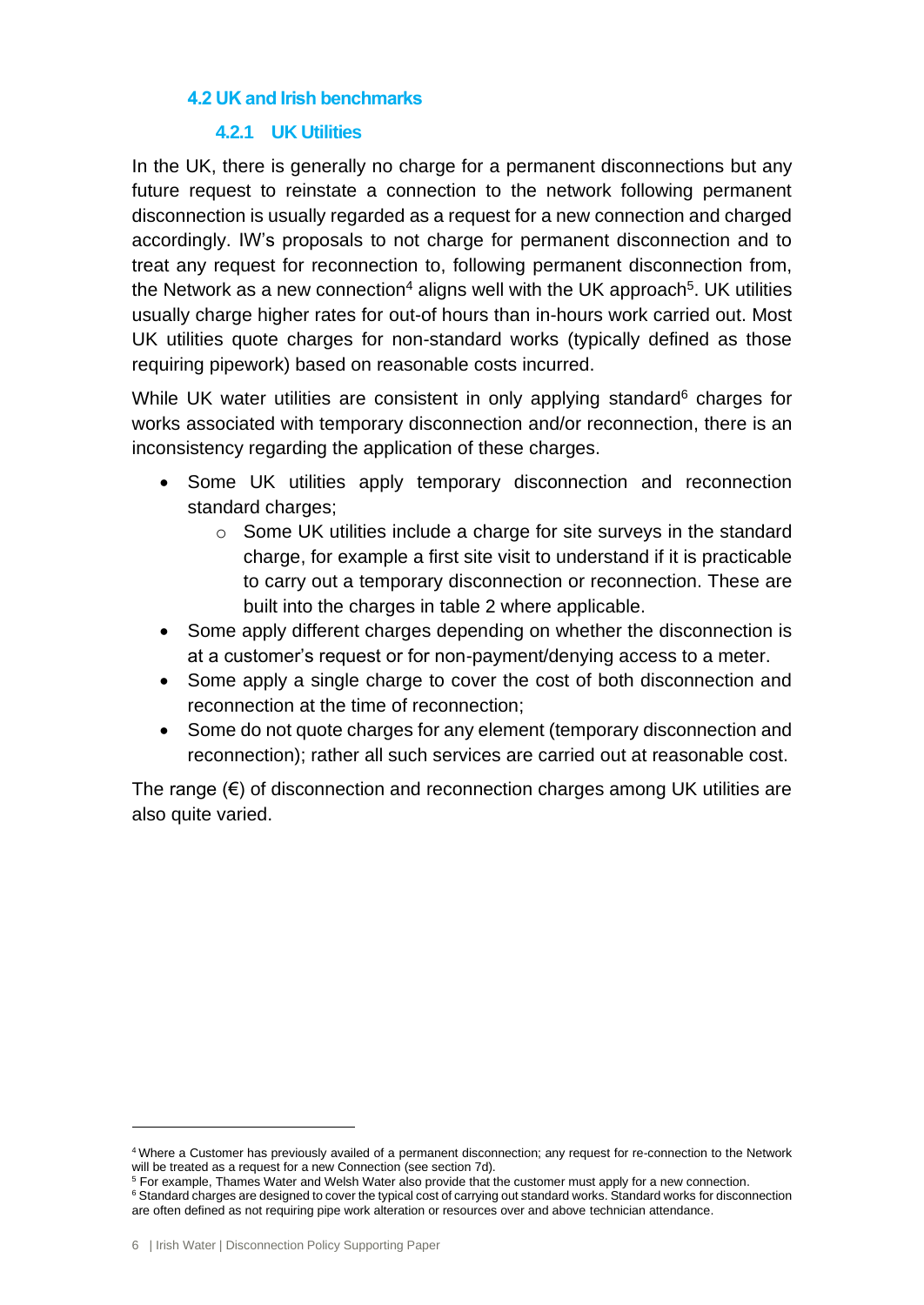#### **Table 2 UK temporary disconnection and reconnection charge comparison**

| Area <sup>7</sup>        | <b>Standard Temporary</b><br><b>Disconnection Charge</b> |                        | <b>Standard</b><br><b>Reconnection</b> | <b>Abortive<sup>8</sup> Site Visit Charge</b> |              |
|--------------------------|----------------------------------------------------------|------------------------|----------------------------------------|-----------------------------------------------|--------------|
|                          | Customer<br>requested                                    | Due to non-<br>payment | <b>Charge</b>                          | For temporary<br>disconnection                | Reconnection |
| <b>NIW</b>               | N/A                                                      | N/A                    | €173                                   | €112                                          |              |
| <b>Scottish</b><br>Water | N/A                                                      | €511                   | €127                                   | €213 <sup>9</sup>                             | €106         |
| Welsh Water              | <b>Reasonable Cost</b>                                   |                        | <b>Reasonable Cost</b>                 | <b>Reasonable Cost</b>                        |              |
| <b>Thames</b><br>Water   | €383                                                     |                        | €281                                   | €315                                          | €307         |
| Yorkshire<br>Water       | €365                                                     |                        | €273                                   | €244                                          | €273         |
| Southern<br>Water        | €300                                                     |                        | €300                                   | €12310                                        | €123         |

 $7$  Refers to the wholesale utility provider in each area (see explanatory note 1).

<sup>&</sup>lt;sup>8</sup> UK utilities usually issue an abortive charge if a site visit happens but circumstances prevent a disconnection or reconnection from taking place (e.g. due to problems with access to a property or a customer made a late payment, so a disconnection was not required).

<sup>&</sup>lt;sup>9</sup> Applies for temporary disconnection due to non-payment.

<sup>&</sup>lt;sup>10</sup> The aborted site visit charge for the Southern Water wholesale applies to any aborted visit; survey, disconnection or reconnection.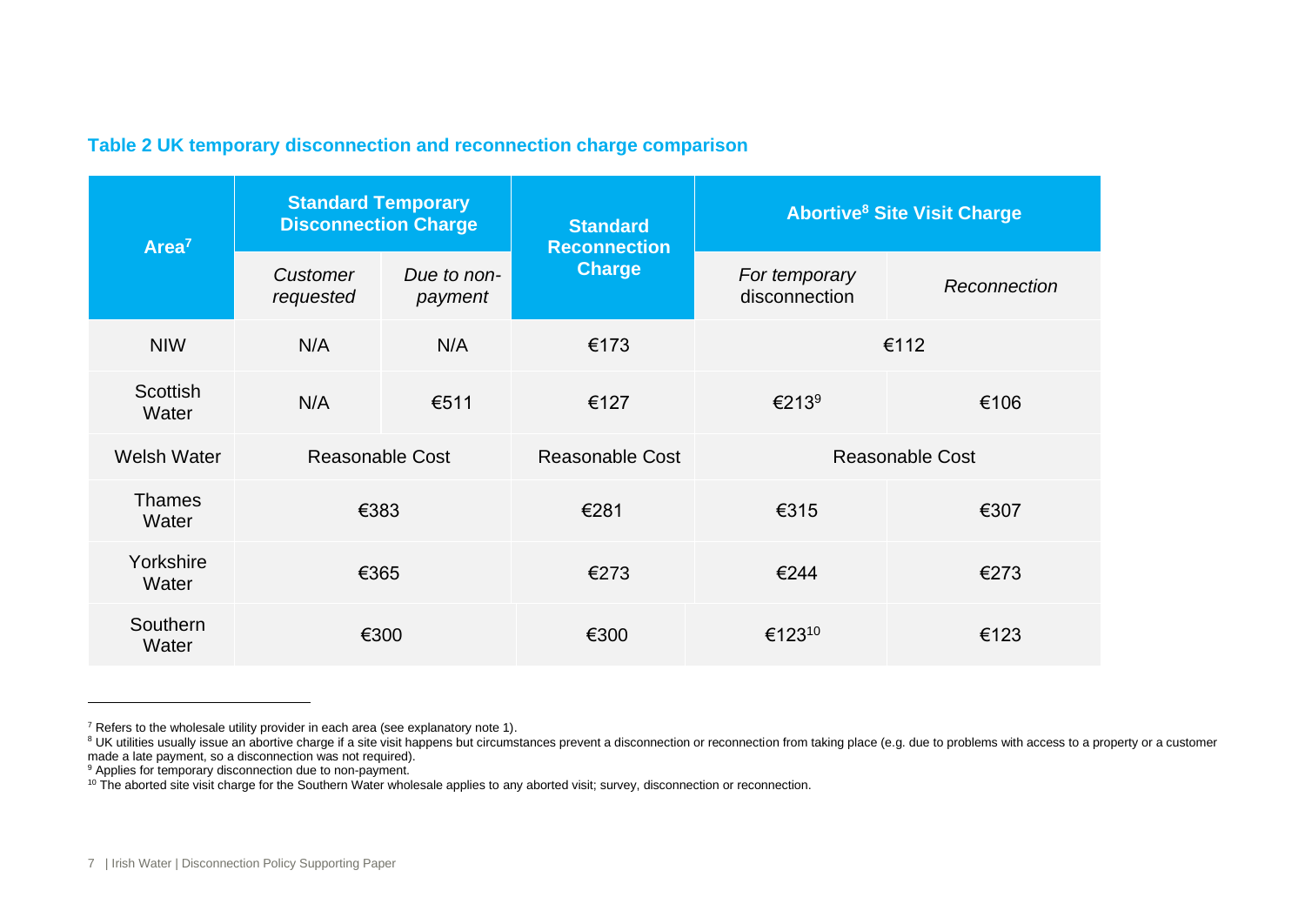Explanatory Notes:

- 1. All charges in table 2 are taken from water utility scheme of charges or equivalent; for Northern Ireland Water customers see [here](https://www.niwater.com/sitefiles/resources/pdf/watercharges/202122/schemeofcharges202122.pdf) and for Scottish Water customers see [here.](https://www.business-stream.co.uk/images/uploads/general/Scotland_Contracted_charges_2020-21_v1.pdf) In England, wholesalers provide services to retailers, who in turn sell these services to business customers. See [here](https://www.business-stream.co.uk/images/uploads/general/BS_charges_statement_-_Yorkshire_2020-21_final_v1.pdf) and [here](https://www.business-stream.co.uk/images/uploads/general/BS_charges_statement_-_Southern_2020-21_final_V1.pdf) for charges in the Yorkshire Water and Southern Water wholesale areas where Scottish Water Business is the licensed supplier. See [here](https://www.castlewater.co.uk/__data/assets/pdf_file/0025/49453/TW-Scheme-of-Charges-2020-21-Formatted-v2.pdf) for charges in the Thames Water wholesale area where Castle Water is the licensed retail supplier.
- 2. In Table 2, 15<sup>th</sup> April 2021 STG to Euro FX rates are used. All charges are rounded to the nearest €.
- 3. Charges for Scottish Water, Thames Water and Southern Water<sup>11</sup> wholesale areas in table 2 include survey costs.

## **4.2.2 Other Irish Utilities**

Gas Networks Ireland (GNI) charge customers to restore supply following isolation or reconnect their gas service post cut-off. In order to reconnect a customer following cut-off, ground will have to be re-opened to reconnect at the mains. Table 3 summarises GNI's charges for supply restoration and reconnection services.

## **Table 3: GNI charges for Supply Restoration and Reconnection services**

| <b>GNI Supply Restoration Charges (excl VAT)</b>                                     |         |
|--------------------------------------------------------------------------------------|---------|
| To restore supply to a premise that has had supply isolated:                         |         |
| Restore supply Domestic Meter, non safety related -<br>normal working hours.         | €63.91  |
| Restore supply I/C Meter, non safety related - normal<br>working hours.              | €129.62 |
| Restore supply Domestic Meter, non safety related -<br>outside normal working hours. | €127.82 |
| Restore supply I/C Meter, non safety related - outside<br>working hours.             | €259.24 |

<sup>11</sup> Customers are charged a site survey charge prior to disconnection and reconnection (see sections 4.2 and 5.2 of Scottish Water Business Stream charging scheme [here\)](https://www.business-stream.co.uk/images/uploads/general/BS_charges_statement_-_Southern_2020-21_final_V1.pdf)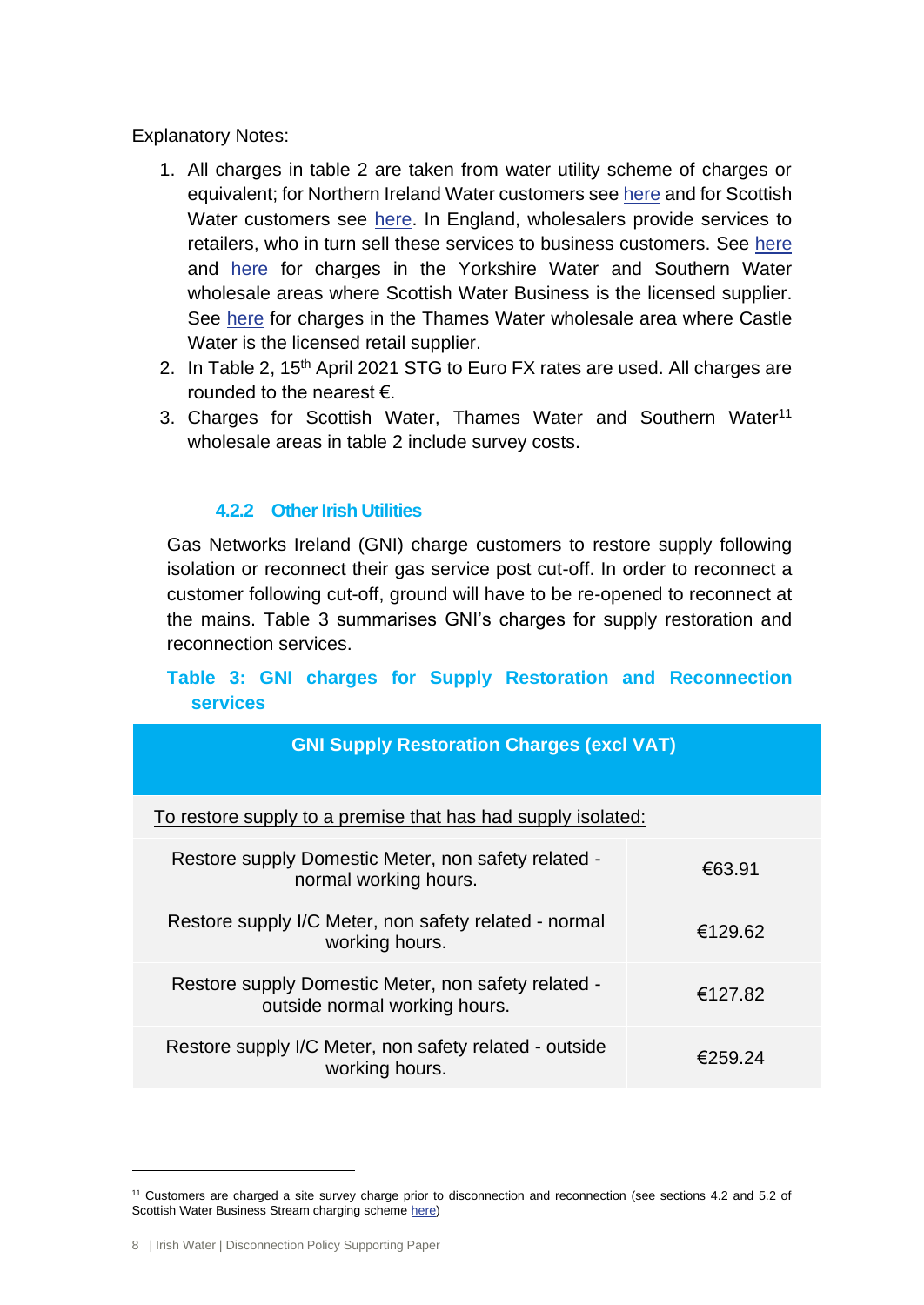## **GNI reconnect service post cut-off (Charges excl VAT)**

To reconnect where service has previously been cut off in the footpath/road:

| Reconnect Domestic customer                             | €265.21 (€220 + €45.21 <sup>12</sup> ) |
|---------------------------------------------------------|----------------------------------------|
| Reconnect I/C Customer = G4                             | €676.89 (€631.67 + €45.21)             |
| Reconnect I/C Customer = G10, Fitter Fab<br>Meter Unit. | €1,105.75 (€1,060.54 + €45.21)         |
| Reconnect I/C Customer = G10, Modular<br>Meter Unit.    | €1,534.88 (€1,489.67 + €45.21)         |
| Reconnect I/C Customer > G10                            | Firm price to be agreed in<br>advance  |

 $12$  €45.21 is the cost per metre of GNI trenching

<sup>9 |</sup> Irish Water | Disconnection Policy Supporting Paper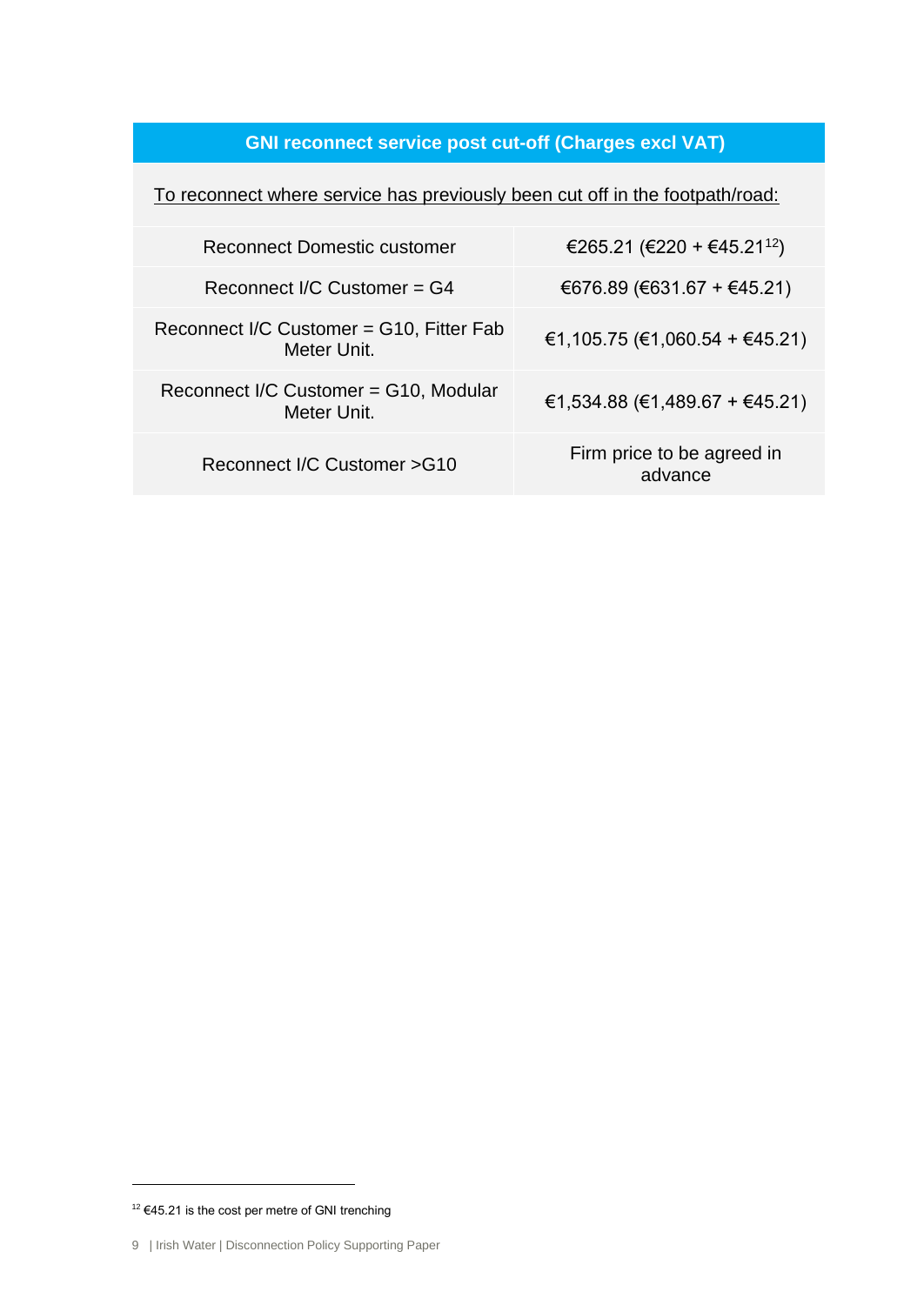ESB Networks carries out Additional Services, including de-energisation and energisation, at the request of electricity suppliers. Charges for these services, which are normally passed on to a customer's electricity supplier, are approved by the CRU and published in the ESB Networks Statement Of Charges<sup>13</sup>.

| <b>ESB Networks Additional Transaction Charges</b> |                                                                                                                                                                                                                                  |                |                                   |  |  |
|----------------------------------------------------|----------------------------------------------------------------------------------------------------------------------------------------------------------------------------------------------------------------------------------|----------------|-----------------------------------|--|--|
| No                                                 | <b>Type of Additional Service</b>                                                                                                                                                                                                | Charge<br>Code | Charge $(\epsilon)$<br>(excl VAT) |  |  |
| 1                                                  | Visit to energise the connection point:<br>For each visit to premises at the Supplier's<br>request to energise a connection point.                                                                                               | A <sub>1</sub> | 70.00                             |  |  |
| $\overline{2}$                                     | Visit to de-energise <sup>14</sup> : not actioned<br>For each visit to a premises at the Supplier's<br>request and the request is not actioned<br>through no fault of DSO (cases specified in<br>the Networks Code of Practice). | A <sub>2</sub> | 70.00                             |  |  |
| 3                                                  | Visit to de-energise:<br>For each visit to a premises at the Supplier's<br>request for any reason, resulting in de-<br>energisation by withdrawal of fuses                                                                       | A <sub>3</sub> | 70.00                             |  |  |
| 4                                                  | <b>Visit to disconnect:</b><br>Where the User requests the disconnection<br>of a site                                                                                                                                            | A <sub>4</sub> | 161.00                            |  |  |

#### **Table 4: ESBN charges for de-energisation and disconnection services**

#### Notes:

- ESB Networks operates a sliding scale of charges in situations where it undertakes multiple energisations, de-energisations or disconnections at the same site. Savings in travel time and job set-up time are reflected in a sliding scale of charges which are set out in the ESB Networks Statement of Charges.
- The charges are based on normal working hours. Specific times outside normal hours may not be guaranteed. Services carried out outside of normal working hours are subject to a charge equal to the appropriate charge in table 4 multiplied by a factor of 1.5.

<sup>&</sup>lt;sup>13</sup> Availabl[e here](https://www.esbnetworks.ie/docs/default-source/publications/esb-networks-dac-statement-of-charges.pdf)

 $14$  De-energise is defined as "the deliberate prevention of the flow of electricity between the Distribution System and the facility through the Connection Point for any purpose other than a System Outage. The terms De-Energisation and De-Energising and like terms shall be construed accordingly". This definition is set out in the ESB Networks document 'Rules for Application of Transactional Charges for Additional Services to Use of System', availabl[e here.](https://www.esbnetworks.ie/docs/default-source/publications/rules-for-application-of-transactional-charges-for-additional-services-to-use-of-system.pdf?sfvrsn=2c4b33f0_4)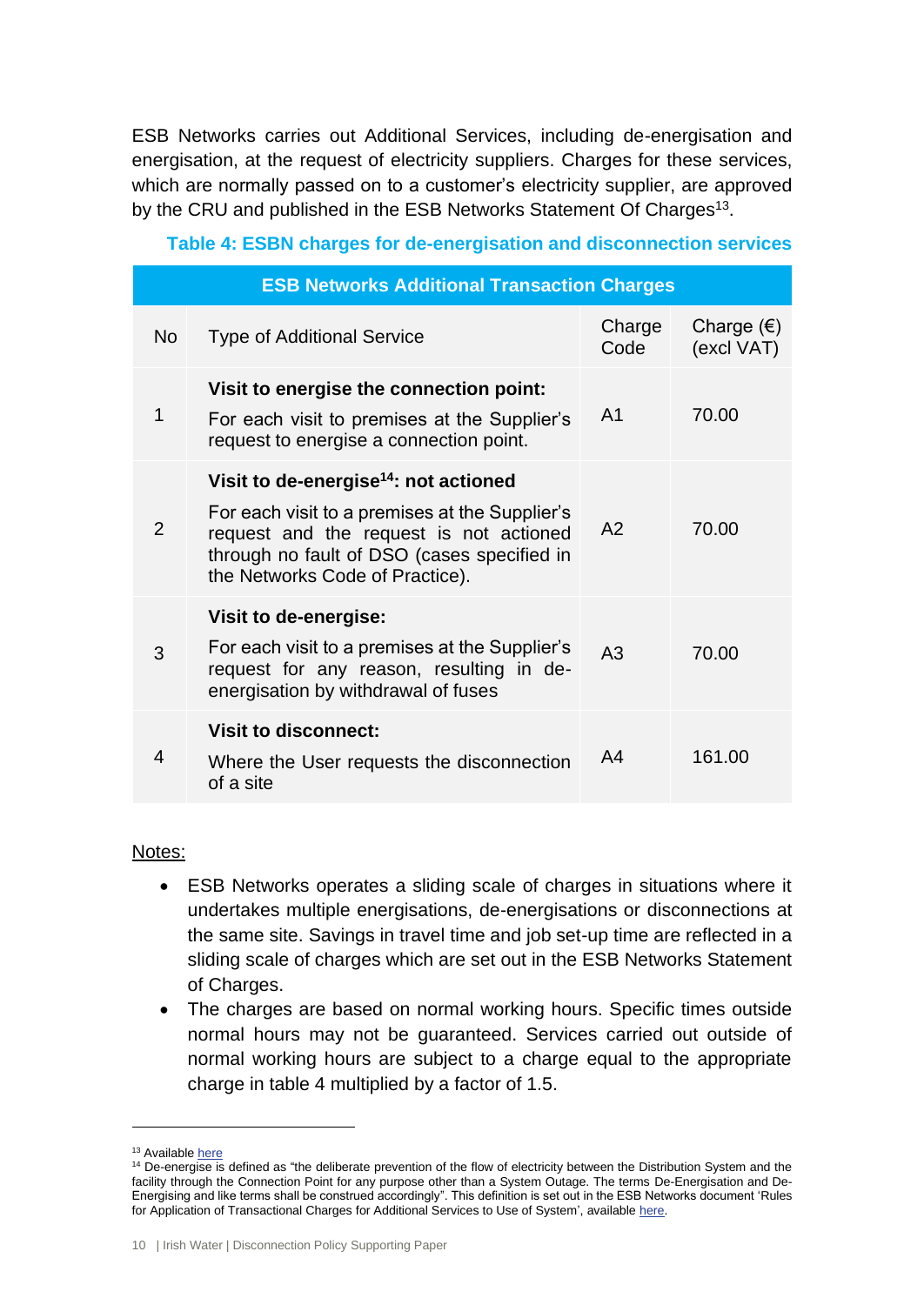• For non-standard de-energisations which involve additional work over the normal means of de-energisation (movement of any isolator, breaker, switch or the removal of any fuse), individually assessed charges will be quoted. A rights of entry (if required) is to be provided by the supplier.

Section 4.6 of the Guide to the Process for Connection of Demand Customers to the Distribution System<sup>15</sup> outlines the ESBN policy on Reconnection, which can be summarised as follows:

| <b>Reconnection</b><br><b>Timeframe</b> | <b>Domestic Premises</b>                                                                                                                                                            | <b>Commercial Premises</b>                                                                                                                                                                                                                     |  |  |
|-----------------------------------------|-------------------------------------------------------------------------------------------------------------------------------------------------------------------------------------|------------------------------------------------------------------------------------------------------------------------------------------------------------------------------------------------------------------------------------------------|--|--|
| <2 years from<br>De-energisation        | A Re-energisation charge<br>will apply if the Customer<br>was de-energised at the<br>0f<br>request<br>an<br>energy<br>supplier.<br>No Connection charge will<br>$\bullet$<br>apply. | Connection and<br>energisation charges<br>may apply if capacity<br>is not available or<br>work is required to<br>restore the<br>connection.                                                                                                    |  |  |
|                                         | A Re-energisation charge<br>$\bullet$<br>will apply.                                                                                                                                | Normally treated as a<br>$\bullet$<br>new connection.                                                                                                                                                                                          |  |  |
| >2 years from<br>De-energisation        | Where work is required to<br>$\bullet$<br>the<br>premises,<br>reconnect<br>connections<br>standard<br>charges will also apply.                                                      | <b>Reduced Connection</b><br>$\bullet$<br>Charges will apply in<br>certain<br>circumstances. The<br>reduction in the<br>connection charge is<br>based on the number<br>of years since de-<br>energisation (up to a<br>maximum of 20<br>years). |  |  |

<sup>&</sup>lt;sup>15</sup> Availabl[e here](https://www.esbnetworks.ie/docs/default-source/publications/guide-to-the-process-for-connection-of-demand-customers-to-the-distribution-system.pdf?sfvrsn=9b4433f0_4)

<sup>11 |</sup> Irish Water | Disconnection Policy Supporting Paper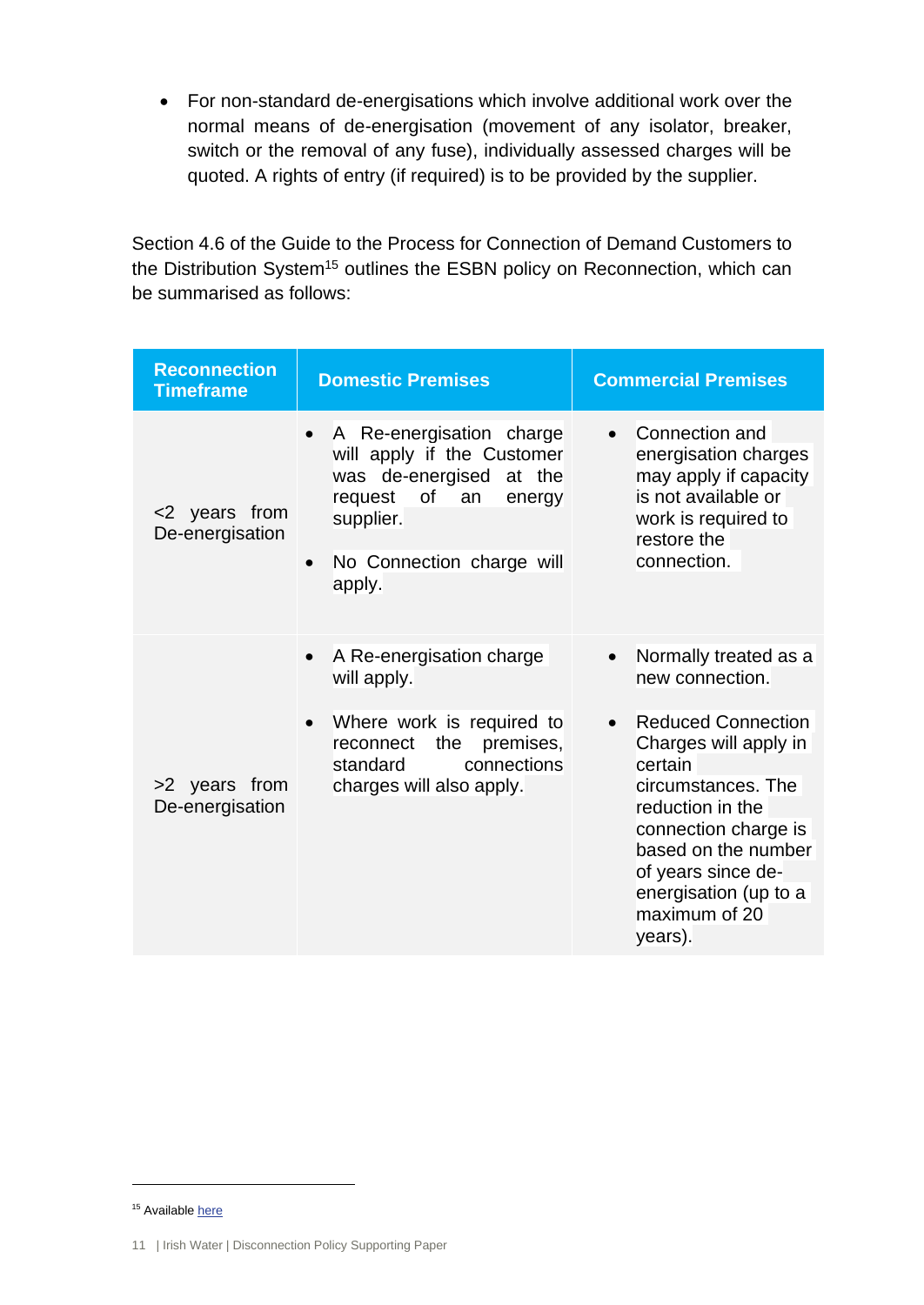## <span id="page-13-0"></span>**5. IW's proposed charging arrangements**

Section 5.1 sets out IW's summarised proposed charging arrangements for permanent<sup>16</sup> disconnection and reconnection (as set out in the accompanying Disconnection Policy). Section 5.2 proposes charging arrangements for temporary<sup>17</sup> disconnection and reconnection. Section 5.3 evaluates IW's proposals using 'Harvey Ball' graphics.

## **5.1 Arrangements for Permanent Disconnection and Reconnection**

In accordance with our accompanying Disconnection policy proposals, IW proposes that a charge will not apply for a permanent disconnection (for example, if a building is being demolished). This is consistent with the approach typically taken by UK utilities. This approach may encourage customers to request disconnection of derelict properties where disused water connections may pose a contamination risk to the Network.

Any future request to reinstate a Connection to the Network following permanent disconnection will be regarded as a request for a new Connection and will be charged in accordance with the Connection Charging Policy (section 7d).

Charges will apply for the removal of a temporary connection for a water supply and/or wastewater discharge during construction or a once-off event. The charge for these disconnections is recoverable via the temporary connection charge, applied in accordance with the IW Connection Charging policy.

## **5.2 Arrangements for temporary disconnection and reconnection**

Table 4 sets out IW's proposed standard charges for temporary disconnection and reconnection services. Standard charges will apply where the disconnection or reconnection can be facilitated without works to connection assets and/or requiring pipework).

| <b>Service</b>                                 | <b>In/Out</b><br><b>Standard</b><br>hours | For<br><b>Customer</b><br><b>Requested</b> | Due to<br>non-<br>payment | <b>Abortive</b><br><b>Site Visit</b><br><b>Charge</b> |
|------------------------------------------------|-------------------------------------------|--------------------------------------------|---------------------------|-------------------------------------------------------|
| Temporary                                      | In                                        | €140                                       | N/A                       | €140                                                  |
| <b>Disconnection</b>                           | Out                                       | €210                                       | N/A                       | €210                                                  |
| Reconnection                                   | <u>In</u>                                 | €140                                       | €500                      | €140                                                  |
| following<br>Temporary<br><b>Disconnection</b> | Out                                       | €210                                       | N/A                       | €210                                                  |

## **Table 4 IW's proposed standard charges for temporary disconnection and reconnection**

<sup>&</sup>lt;sup>16</sup> See section 3.2 of the Disconnection policy for a definition of permanent disconnection. <sup>17</sup> See section 3.1 of the Disconnection policy for a definition of temporary disconnection.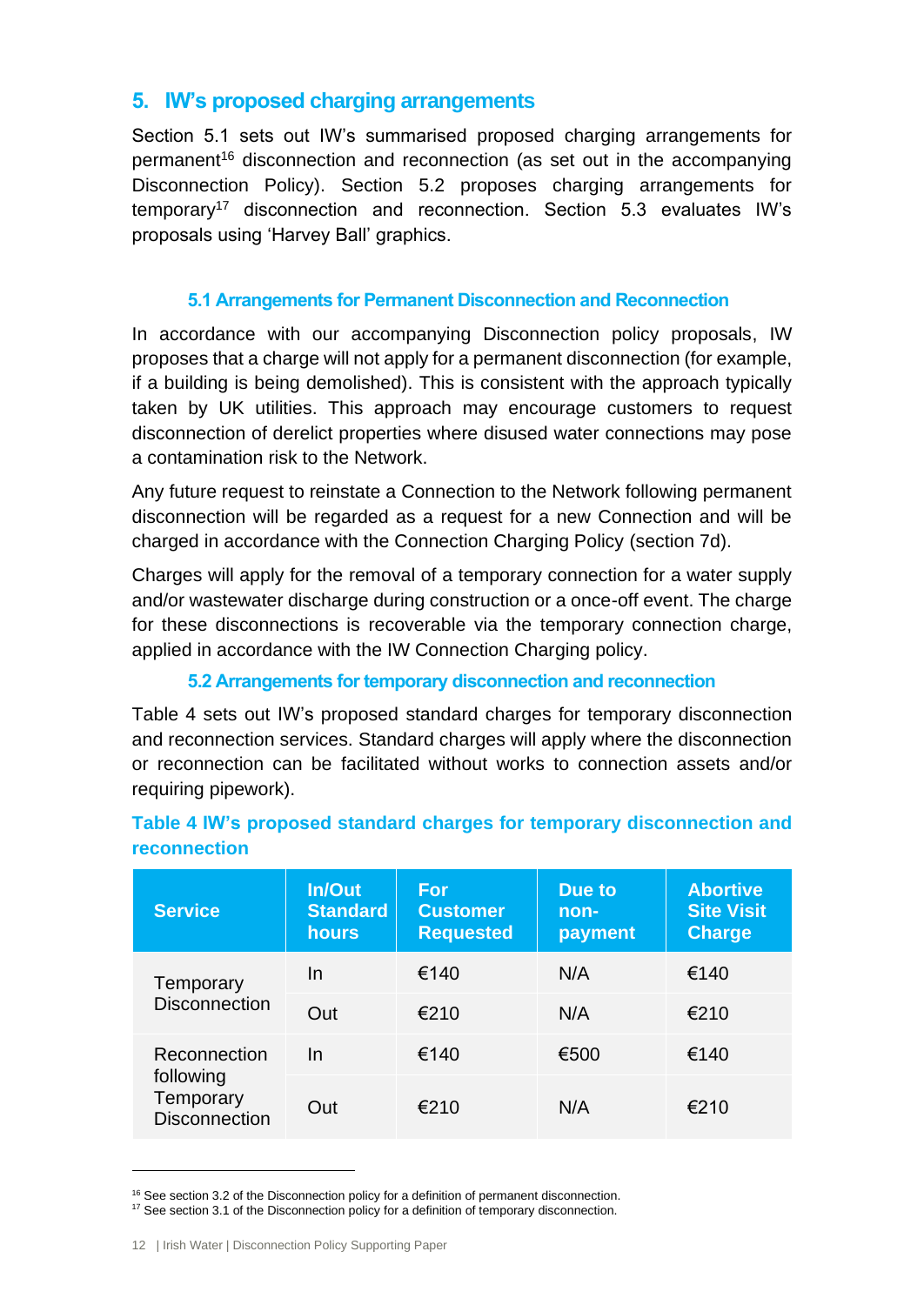IW proposes that temporary disconnection and/or reconnection services requiring additional or non-standard works (e.g. those requiring works to connection assets and/or requiring pipework) are charged in accordance with reasonable costs incurred. IW also proposes that any disconnection of an unauthorised connection (carried out in accordance with IW's Disconnection Policy proposals) are charged in accordance with reasonable costs incurred.

Explanatory notes:

## *1. Rationale for charges*

- The customer requested disconnection and reconnection charges proposed in table 1 are based on an hourly rate<sup>18</sup> for site visit from a skilled professional (e.g. Engineer) plus a reasonable estimate of IW overhead.
- Charges are based on cost estimates assuming minimum 2 hours per visit.
- For out of standard hours customer requested disconnections and reconnections, overtime is assumed at 1.5 x normal or in standard hours rate (€140).
- IW will issue an abortive charge if a site visit happens, but circumstances prevent a disconnection or reconnection from taking place (e.g. due to problems with access to a property).

## *2. Disconnection and reconnection due to non-payment:*

- IW will only disconnect a non-domestic premise due to non-payment as a measure of last resort when all other methods of arrears payment have been exhausted.
- Where IW initiates a Temporary Disconnection for reasons of nonpayment, IW proposes that the Customer may reconnect to the Network by making all outstanding payments and paying the reconnection charge.
- For disconnection due to non-payment, it is IW's policy not to disconnect on the first site visit<sup>19</sup>. The charge for Reconnection following temporary disconnection of €500 covers the cost of both disconnection and reconnection. This will require 3 site visits ((1) initial site survey, (2) disconnection and (3) reconnection). The charge also covers costs incurred by IW in administering its Credit and Collections (including Dunning) process (letters, emails, SMS and telephone costs), Feet on the Street (FOTS), Disconnection and Reconnection activities (call centre work order processing and workflow scheduling of site visits).
- IW proposes charging customers after reconnection following disconnection due to non-payment. IW will, therefore, waive charges for

 $19$  This is equivalent to the UK where a temporary disconnection site visit is often preceded by a site survey visit. IW considers the first site visit an effective part of IW's Disconnection Policy. In many cases IW will resolve the issue on the first site visit, for example often by a customer agreeing to settle their bill and/or enter into a payment plan, without the need for a subsequent disconnection visit.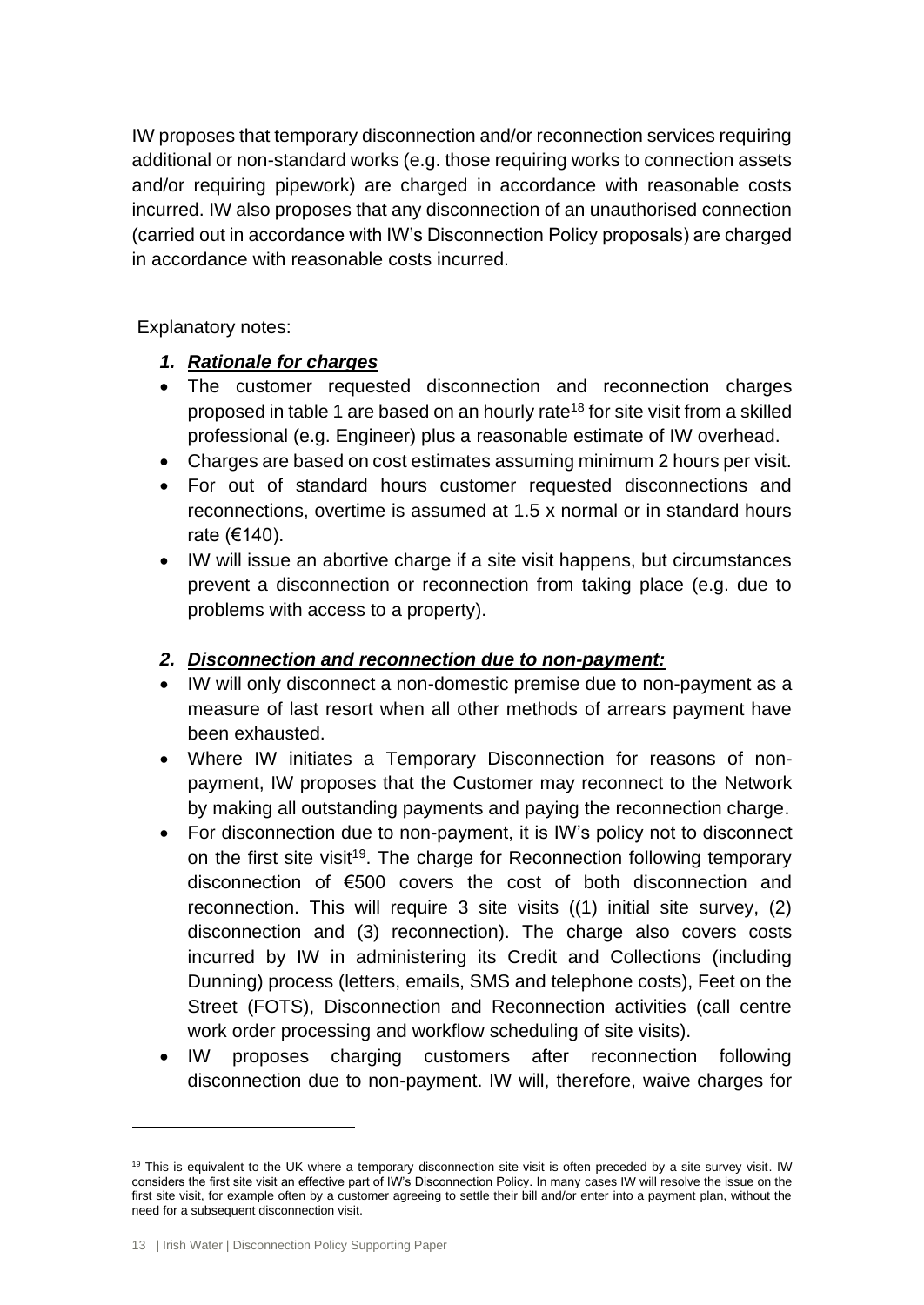all disconnection related activity costs (e.g. customer engagement, first site visit and aborted site visits if applicable) if the customer fully or partially<sup>20</sup> settles the account before the actual disconnection takes place.

 $20$  Partial means that the customer is signed up to a part payment plan and repaid at least 50% of the outstanding debt.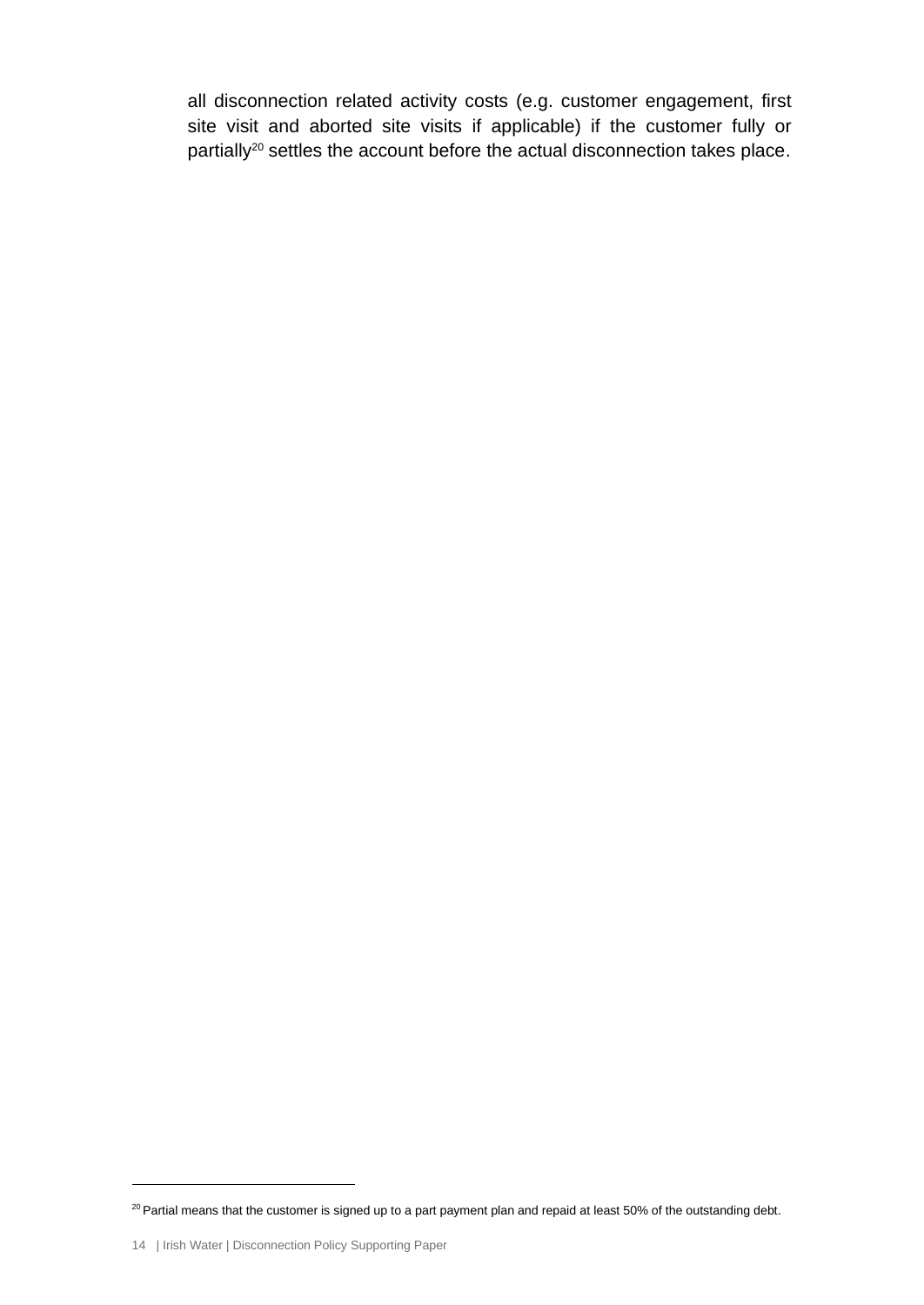#### **5.3 Assessment of proposed charging arrangements**

IW has used 'Harvey Balls' to summarise the evaluation of IW's proposals against the CRU charging principles.

**Figure 1 Proposed charging arrangements - summary evaluation against principles**



IW's proposals for standardised disconnection and reconnection charges and arrangements perform well against all principles; *'Cost reflectivity'*, *'Equity and non-discrimination'*, *'Simplicity'* and *'Cost recovery'*. National charges would apply equally to all customers, are simple and clear for customers to understand and, as they are based on the current cost base, will recover the full cost of carrying out disconnection and reconnection services.

The *'Stability'* and *'Efficient use'* principles are less relevant given that disconnection and reconnection services tend to be one-off services availed off by customers.

On the basis of the above assessment, IW proposes to introduce national charging arrangements. This presents an opportunity to standardise and harmonise the highly fragmented disconnection and reconnection charging arrangements currently in place.

IW proposes disconnection and reconnection charging arrangements set on a national basis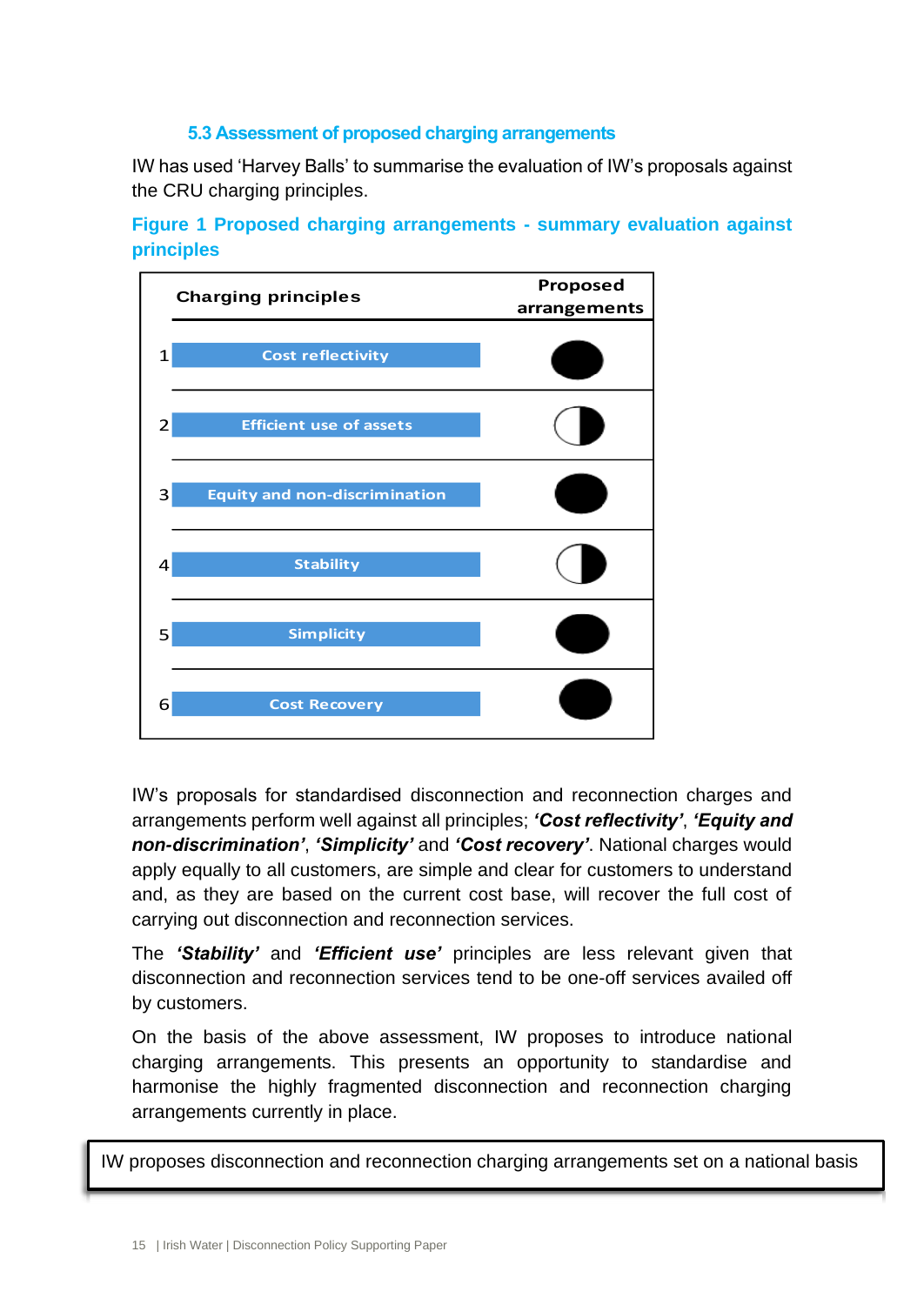Figure 2 compares IW's proposed price points for standard temporary disconnection and reconnection services to each price point currently applied in Ireland and across a selected range of UK benchmarks (taken from table 2).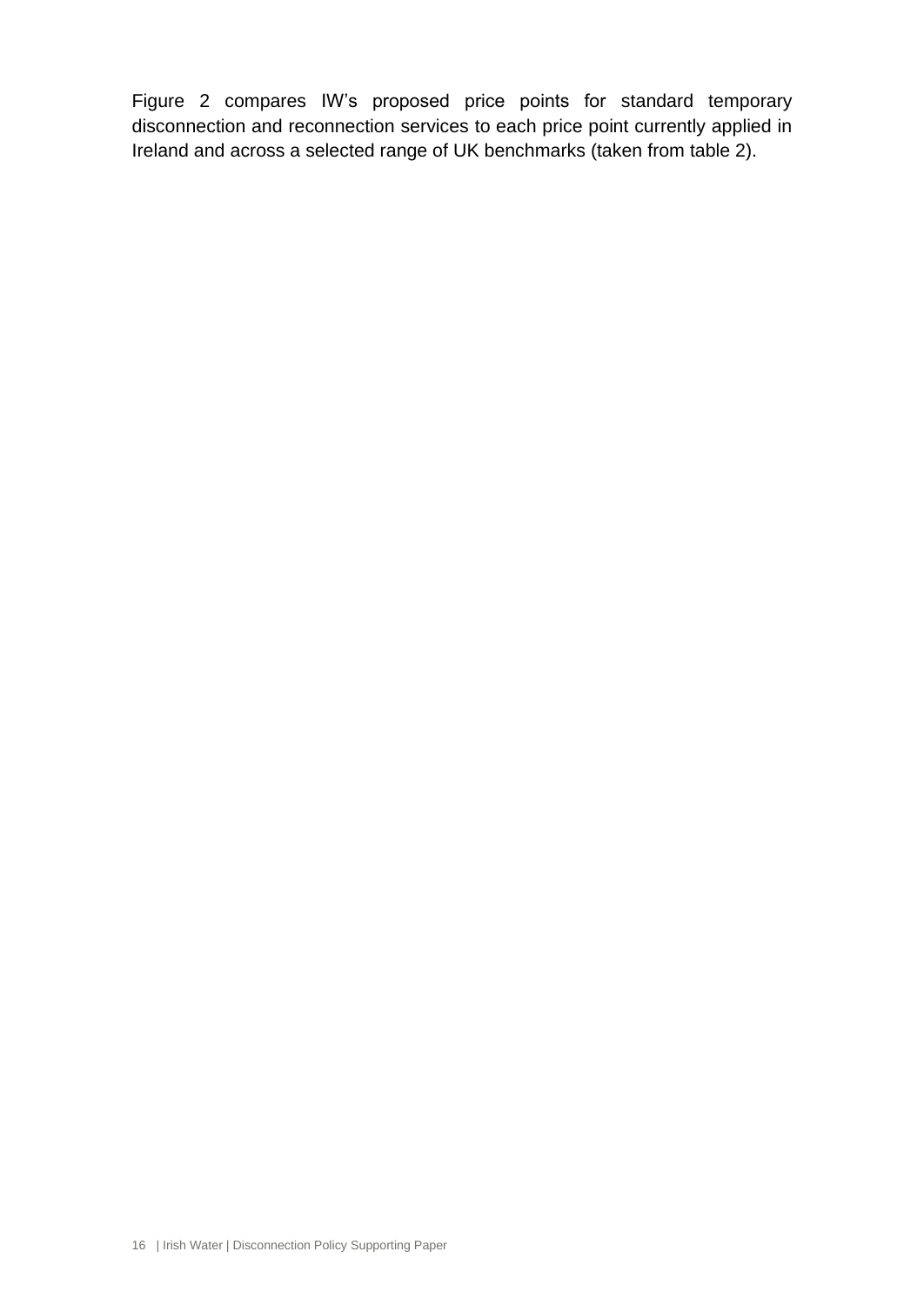

#### **Figure 2 IW's proposed charging arrangements compared to current arrangements and selected UK benchmarks**